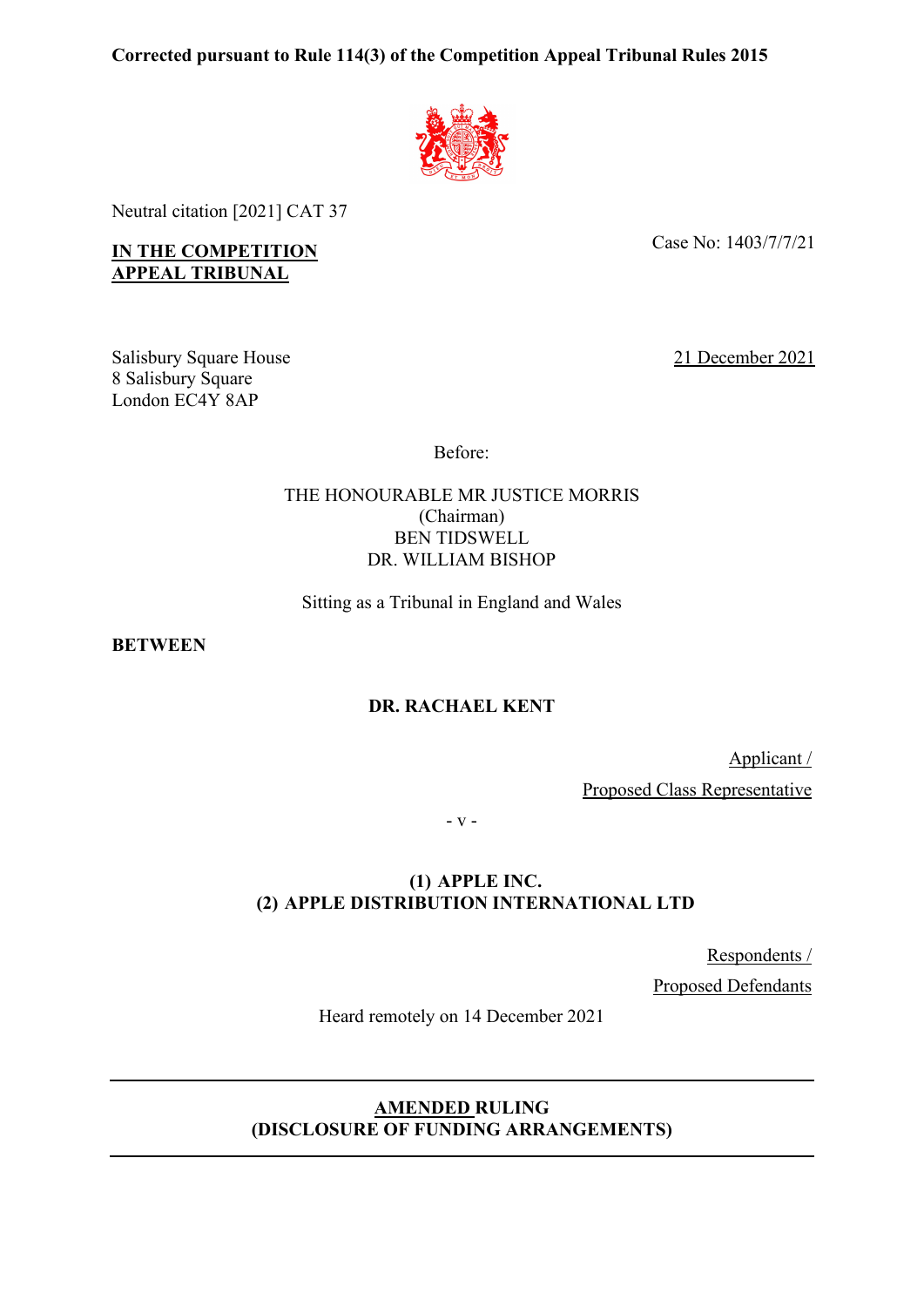# **APPEARANCES**

Ms Ronit Kreisberger QC and Mr Matthew Kennedy (instructed by Hausfeld and Co. LLP) appeared on behalf of Dr. Rachael Kent.

Mr Brian Kennelly QC and Mr Hugo Leith (instructed by Gibson, Dunn & Crutcher UK LLP) appeared on behalf of Apple Inc. and Apple Distribution International Ltd.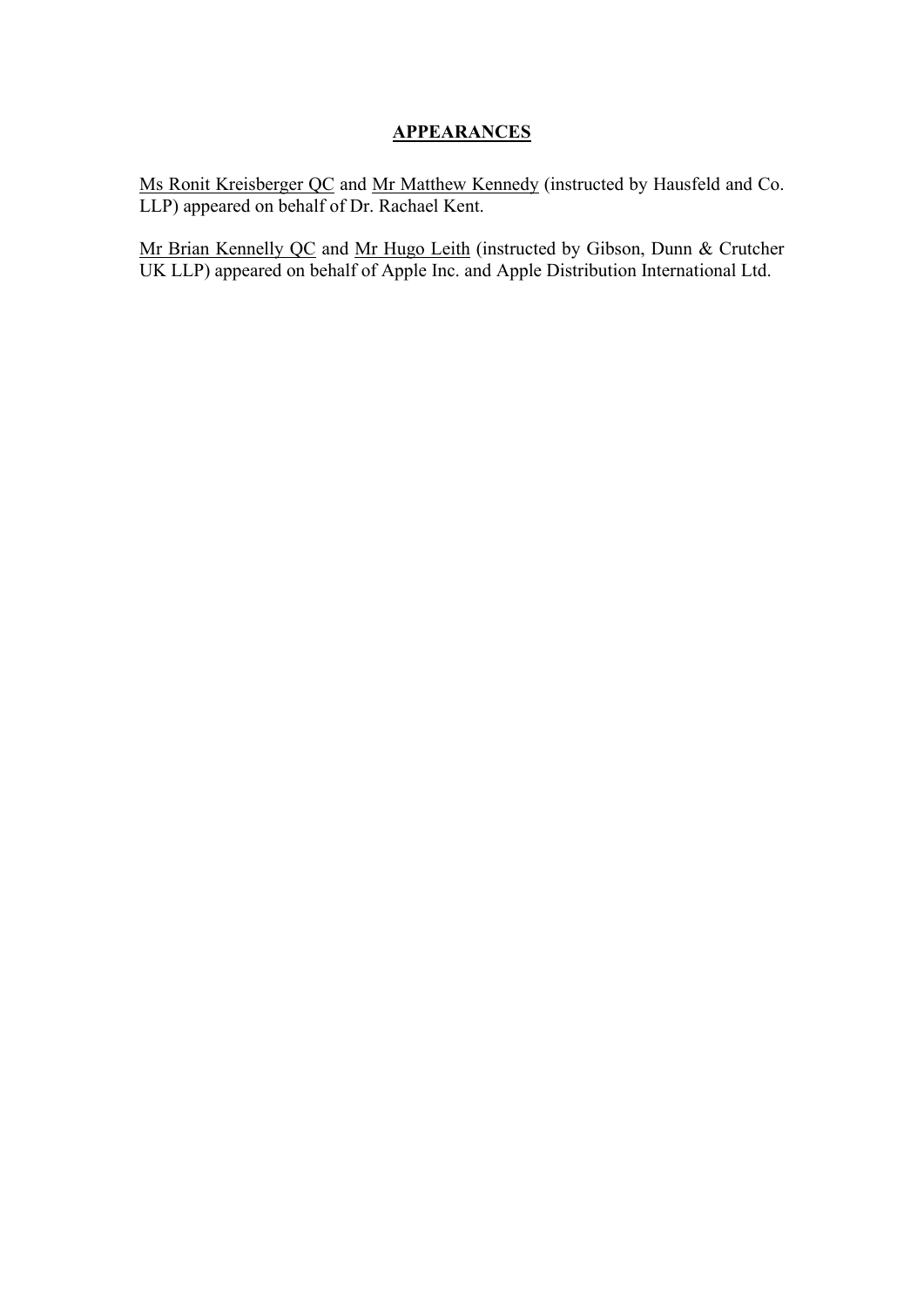#### **A. INTRODUCTION**

- 1. By claim form filed on 11 May 2021, Dr Rachael Kent, the Proposed Class Representative ("the PCR") applies for a collective proceedings order ("CPO") pursuant to section 47B of the Competition Act 1998 ("CA 1998") on behalf of approximately 19.6 million consumers who, it is contended, have suffered loss due to the abusive conduct of Apple Inc and Apple Distribution International Ltd (together "Apple"), the proposed defendants, in relation to app distribution and payment processing services on certain Apple devices which are provided via its App Store.
- 2. Following the first Case Management Conference ("CMC") in these proceedings, this is the Tribunal's Ruling on certain disputed issues concerning disclosure of the PCR's funding arrangements.
- 3. In support of her application for a CPO, the PCR has served, inter alia, a Litigation Funding Agreement ("LFA"), her after-the-event insurance policy ("the ATE Policy"), a litigation plan and "a litigation budget to trial" ("the Litigation Budget"). Pursuant to rule 101 of the Competition Appeal Tribunal Rules 2015 (the "CAT Rules"), the PCR requested confidential treatment for, (and accordingly redacted) certain parts of the LFA and the ATE Policy on one or more of three grounds: commercial confidentiality, strategic sensitivity, and privilege.
- 4. Apple objected to these redactions. In addition, in correspondence Apple had requested information about the conditional fee arrangements ("CFAs") made between the PCR and her solicitors and counsel, contending that information about those arrangements is needed in order to calculate the amount of funding required for the litigation. (In opening, Mr Kennelly QC for Apple suggested that the issue is very closely related to the issue of the ATE premia.)
- 5. In advance of the hearing of the CMC, the parties reached agreement on a number of the redactions to the LFA; the redactions relating to the action costs cap in clause 1.2, the priorities deed in Appendix 3 and the bank account details of the PCR's solicitors are accepted by Apple and are to remain in place; whilst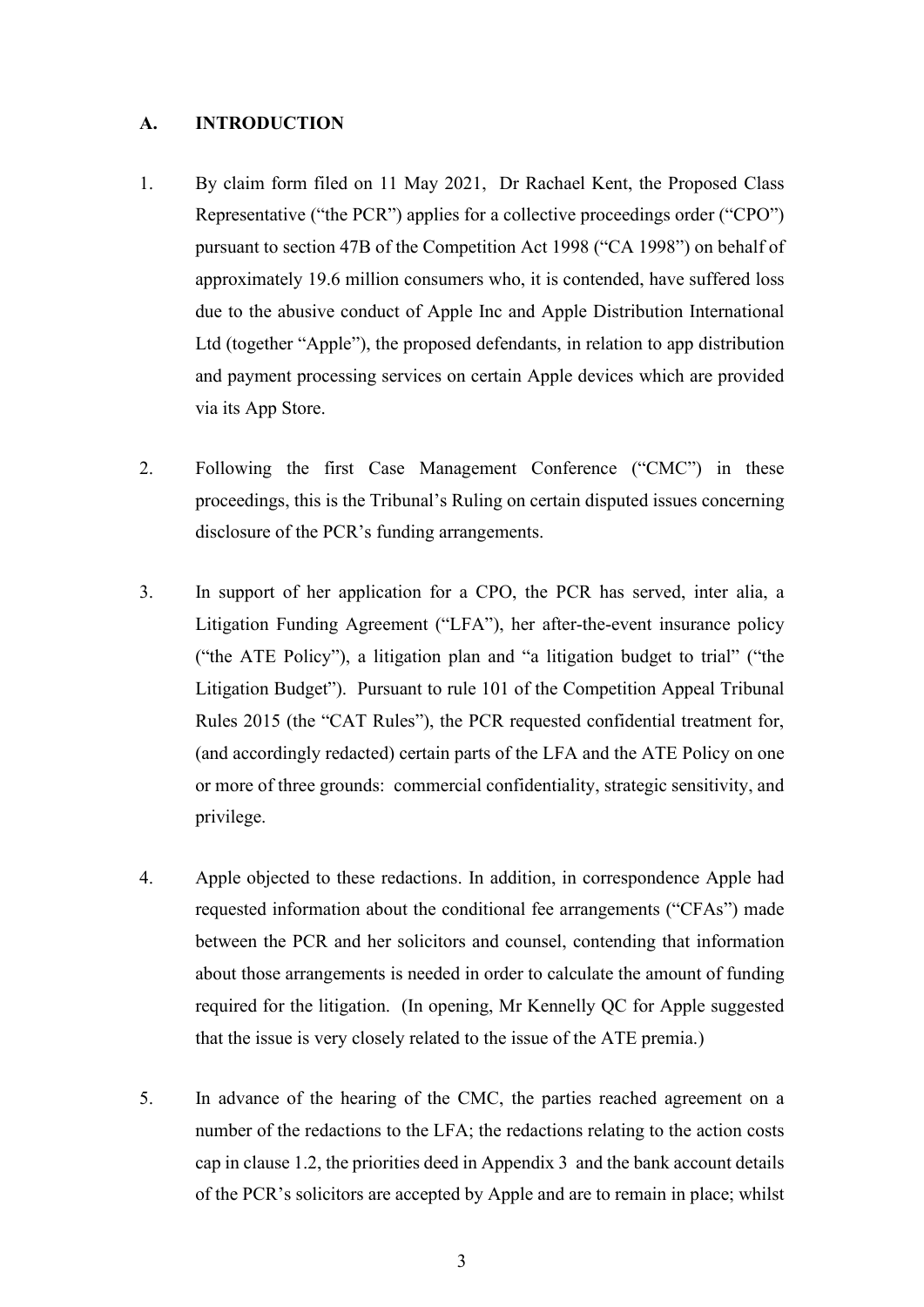the Funder's return in clause 9.2 of the LFA is to be disclosed fully into the confidentiality ring (which has now been agreed).

- 6. Thus, at the outset of the hearing, there were four remaining categories of disputed information; namely (1) the premia payable under the ATE Policy (2) the Solicitors Excess Provision in clause 7.6 of the LFA; (3) the PCR's CFAs; and (4) the original version of Appendix 1 to the LFA, an excel spreadsheet which monitors actual costs against budgeted costs on an ongoing basis.
- 7. However following Ms Kreisberger QC's opening submissions, Apple withdrew its objection to the withholding of the information set out in the last two of these categories: i.e. CFAs and Appendix 1 to the LFA. Apple is no longer seeking disclosure of the CFAs and it is agreed that Appendix 1 to the LFA will remain redacted.
- 8. In those circumstances, that left two disputed categories for our determination, namely:
	- (1) The premia payable under the ATE Policy (and in particular the deposit premia); and
	- (2) The Solicitors Excess Provision (clause 7.6 of the LFA).

### **The ATE premia**

9. Under the ATE Policy, four insurers participate in providing the PCR with insurance cover in respect of her liability to pay Apple's costs of the proceedings up to a total limit of £10 million. The terms of the ATE Policy are disclosed in the proceedings, save for a limited number of redactions. As regards the premium, the ATE Policy provides for a deposit premium and a contingent premium. The former is payable at the policy commencement date, is not contingent upon a successful outcome and is non-refundable. By contrast, the latter is payable only in the event of a successful outcome. These premia are payable by reference to two stages: at inception of cover and after the Tribunal certifies the collective proceedings. The amounts of the deposit premium and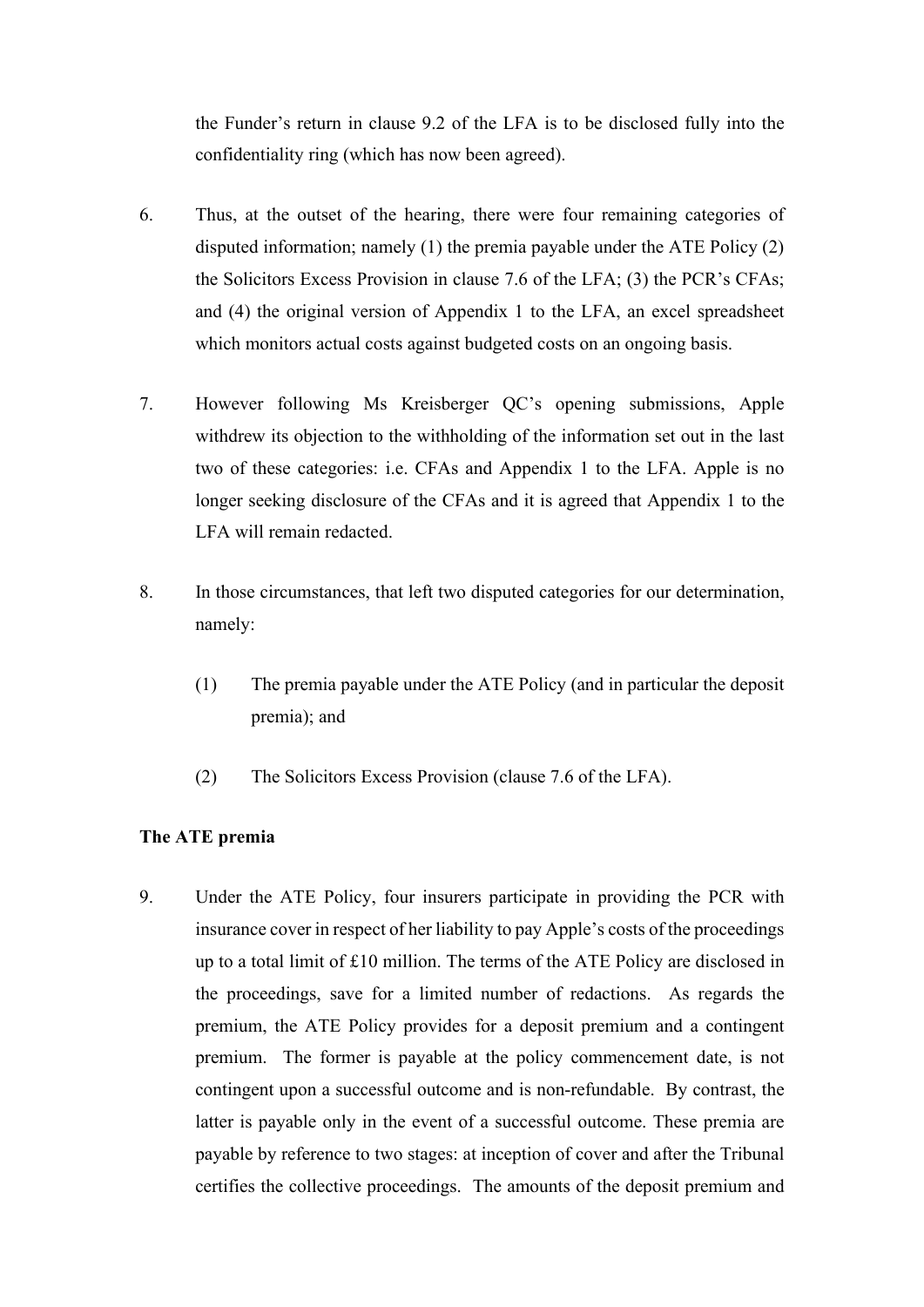contingent premium payable to each insurer participating in the policy are redacted from the ATE Policy filed in the proceedings.

## **The LFA and the Solicitors Excess Provision**

- 10. The LFA is an agreement between the PCR and Vannin Capital PCC for and on behalf of Project Greve PC ("the Funder") pursuant to which the Funder has agreed to provide funding in respect of the PCR's costs of pursuing the proceedings as set out in the Litigation Plan Budget at Appendix 1. Clause 7 of the LFA makes provision for a "Funding Notice", being notice given by the PCR to the Funder claiming payment for costs in respect of a particular period, and requiring the Funder to pay the amounts so claimed.
- 11. Clause 7.6 makes provision in circumstances where Solicitors' fees exceed the amounts provided for in the Litigation Plan Budget, as follows:

"Other than in respect of sums provided for in the Litigation Plan Budget, the Class Representative acknowledges that no Funding Notices shall be presented to the Funder in respect of the Solicitor's fees, until the amounts provisioned for the Solicitors' fees in the Litigation Plan Budget have been exceeded by **[redacted]** ("the **Solicitors Excess Provision**"). [… **rest of clause redacted**]

12. In oral argument, Ms Kreisberger explained that, in general terms, the Solicitors Excess Provision operates as follows. For each stage of proceedings, the Litigation Plan Budget provides for a budgeted amount of solicitors' fees. Where, for any stage, the solicitors' fees exceed that budgeted amount, then the Funder will not fund that excess up to a certain amount, but in respect of fees incurred beyond that excess, the Funder will pay those fees, in addition to the original amounts funded. In other words, fees in the amount of the stated excess are never paid by the Funder and are at the solicitors' risk.

# **The Litigation Budget**

13. Whilst the Litigation Plan Budget in Appendix 1 to the LFA remains redacted, the Litigation Budget, a separate document has been filed, (with redactions only for the amounts of the ATE premia). That spreadsheet shows budgeted costs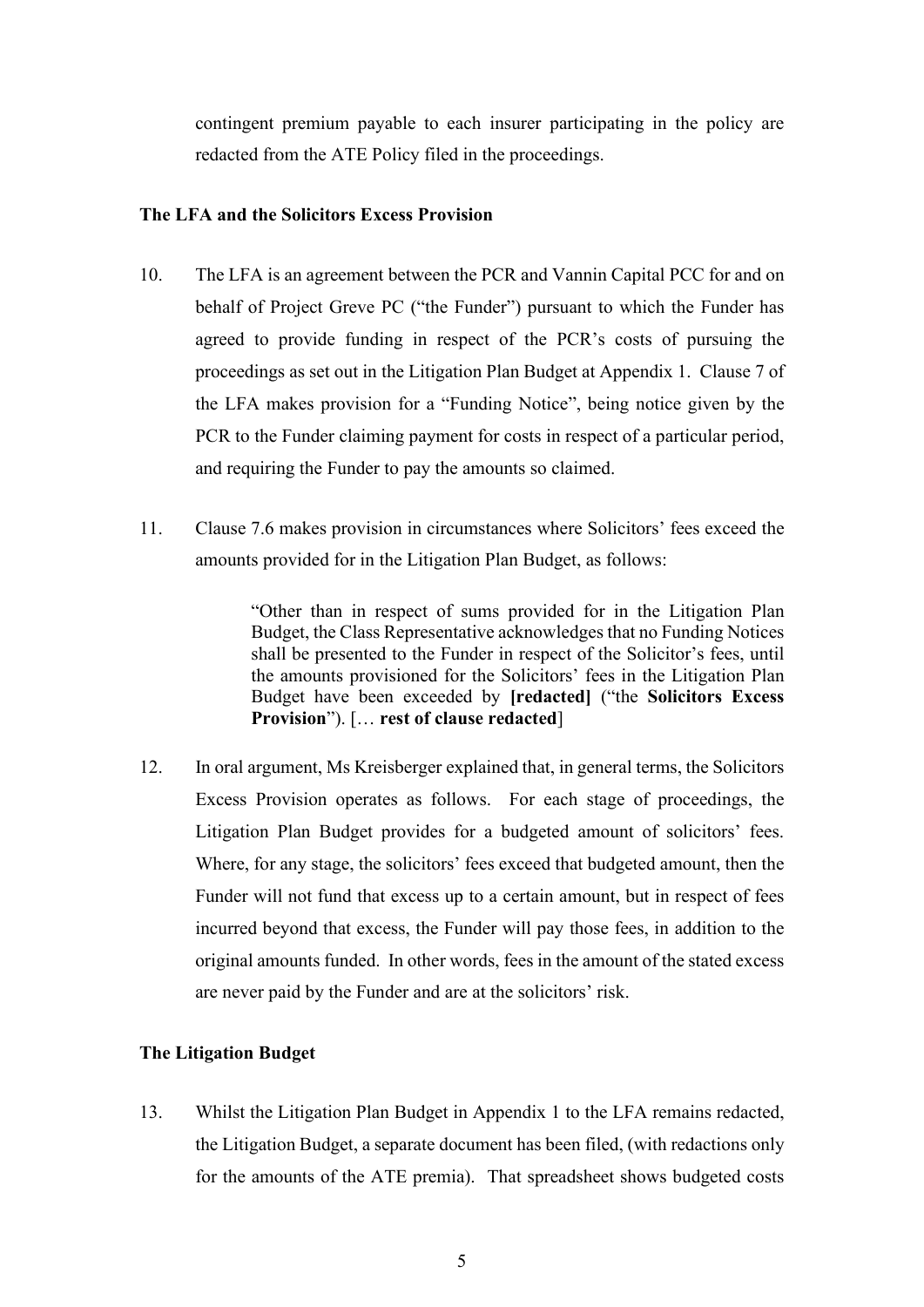for solicitors, counsel, experts and others for each of 15 phases of the litigation, and total costs figures. "Total Through to Trial" costs are stated to be just over £15.3 million. That figure *excludes* the ATE premia. "Total Funded Amount" (i.e. the amount provided by the Funder) is stated to be just under £11.3 million. That figure, by contrast, *includes* the ATE deposit premia. The spreadsheet further states that all solicitors and counsel are engaged under partial CFAs, distinguishing between their "full hourly rate" and their "CFA hourly rate". The difference between the two hourly rates is the element of lawyers' fees deferred under the terms of the CFA ("the deferred element") and subject to a successful outcome. The figure of £15.3 million for "Total Through to Trial" includes the deferred element; the sum of £11.3 million for "Total Funded Amount" excludes that deferred element.

## **B. THE RELEVANT LEGAL BACKGROUND**

#### **The issues at CPO hearing**

14. At the CPO hearing, which has now been fixed to commence on 3 May 2022, amongst the issues which the Tribunal will have to decide is whether to authorise the PCR to act as the class representative pursuant to section 47B(8)(b) CA 1998 and rule 78 of the CAT Rules. In so doing, it must consider, inter alia, whether the PCR would be able to pay the Apple's costs if ordered to so (rule 78(2)(d)). Further, paragraph 6.33 of the Tribunal's *Guide to Proceedings* (2015) provides that, by extension, the PCR's "*ability to fund its own costs of bringing the collective proceedings*" is also relevant, and in that regard, the Tribunal will have regard to the PCR's "*financial resources, including any relevant fee arrangements with its lawyers, third party funders or insurers. The costs budget appended to the collective proceedings plan referred to above is likely to assist the Tribunal's assessment in this regard*". A further issue will be whether the PCR will be under any conflict of interest as between funders and class members.

### **Privilege and confidentiality**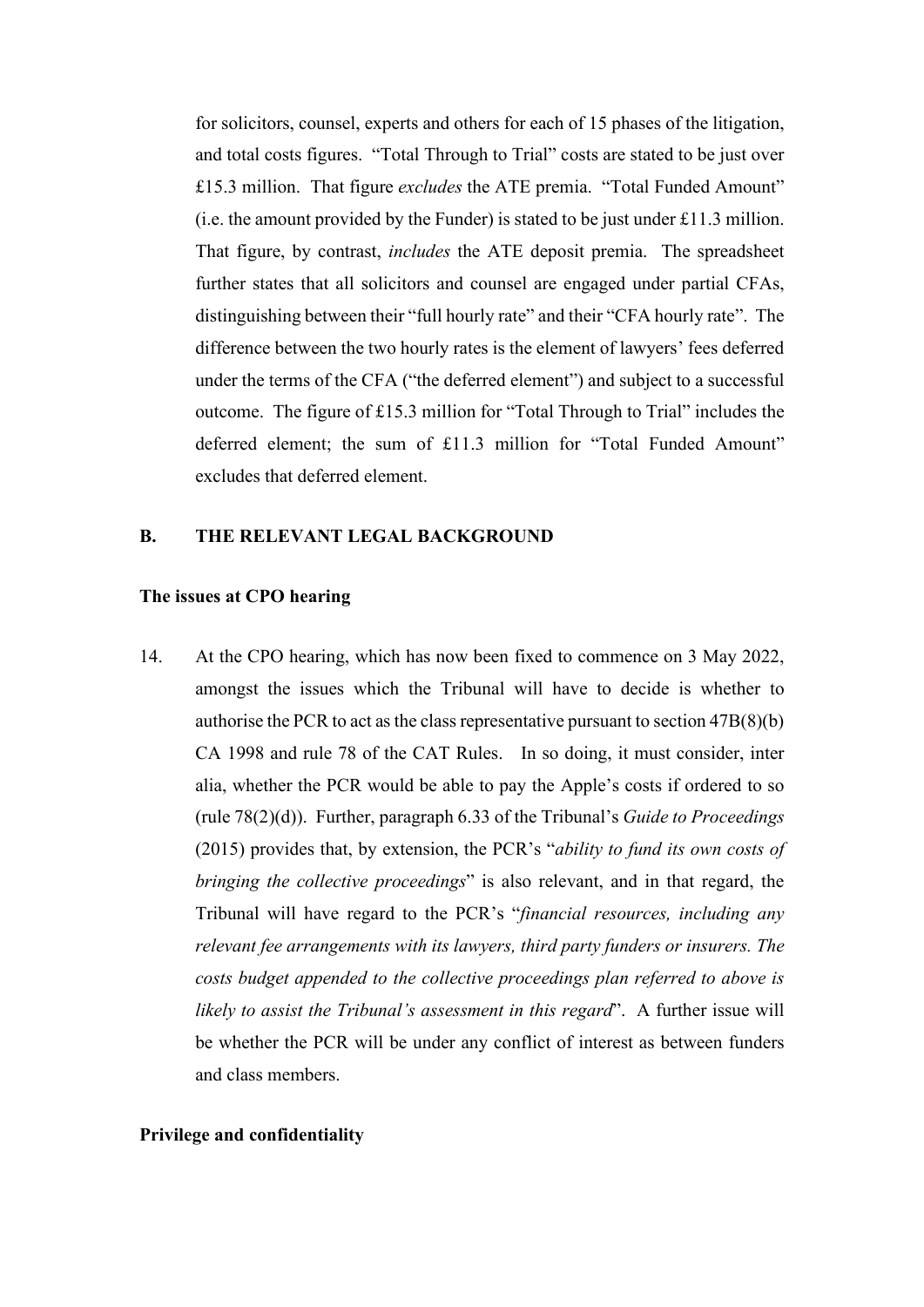- 15. Legal professional privilege comprises legal advice privilege and litigation privilege. Legal advice privilege applies to confidential communications between client and lawyer which are made for the purpose of giving or obtaining legal advice. Where a document is covered by legal professional privilege it cannot be disclosed to anyone absent the consent of the client. Such privilege is a bar to disclosure and any part of a document which is covered by that privilege may be properly redacted.
- 16. As regards documents or information which are not subject to legal professional privilege, but which are or may be confidential, rule 101 of the CAT Rules provides for a procedure for requests for the confidential treatment of any document or part of a document provided in the course of proceedings before the Tribunal. In the event of a dispute, the Tribunal must decide the matter, *having regard to* the need to exclude information of the kind referred to in paragraph 1(2) of Schedule 4 to the Enterprise Act 2002 Act. Such information includes commercially confidential information. Schedule 4 does not impose an absolute duty to exclude; but rather a duty to have regard to the need "*so far as practicable*".
- 17. Thus, outside privilege, we consider that whether the information should be redacted or disclosed, into confidentiality ring as a minimum, is a question for the discretion of the Tribunal, balancing the relevance of the information with the interests of confidentiality.

### **Case law on disclosure of funding arrangements and ATE insurance**

18. We have been referred to some authorities relevant to issues of disclosure of litigation funding arrangements (including CFAs and ATE insurance policies (generally, and with respect to premium)): first, in the context of general litigation: *Arroyo and others v BP Exploration Company (Colombia) Limited*  [2010) EWHC 1643 (QB) (Senior Master Whitaker); *Excalibur Ventures LLC v Texas Keystone and others* [2012] EWHC 2176 (QB) ; *In re RBS Rights Issue Litigation* [2017] EWHC 463 (Ch) ("RBS") and *Hollander: Documentary Evidence* (14<sup>th</sup> edn) §26-07; secondly, specifically in the context of CPO proceedings in this Tribunal, transcripts of hearings in two cases: *Justin*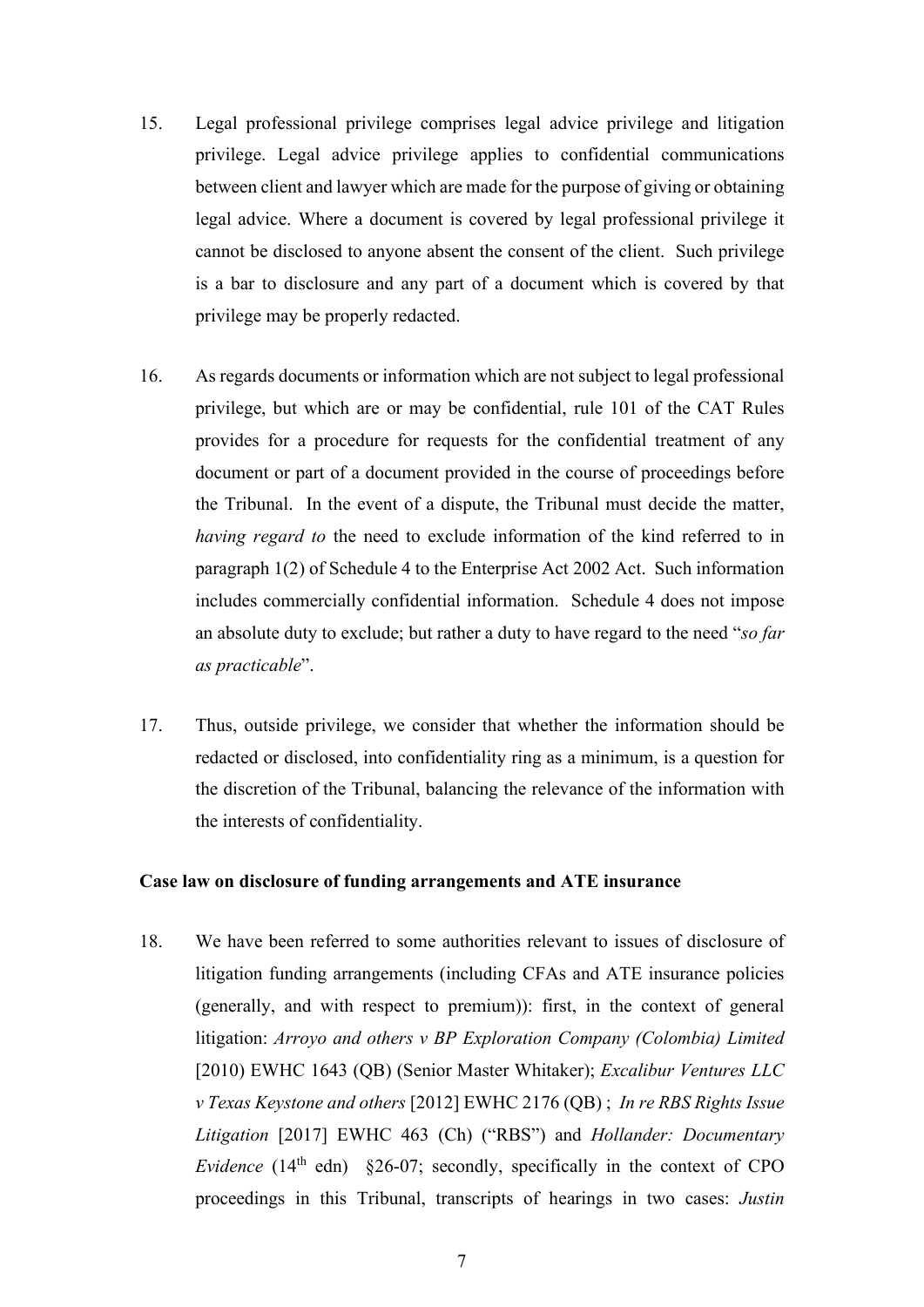*Gutmann v First MTR South Western Trains Limited and others* transcript of the CMC 9 April 2019; and *Michael O'Higgins FX Class Representative Ltd v Barclays Bank Plc* transcript of the CMC 6 November 2019 and transcript of the day 4 of CPO hearing itself 15 July 2021.

- 19. Although the position is not entirely settled by the case law, from the general authorities we derive the following general propositions:
	- (1) In considering disclosure generally, three issues are likely to arise (in the following order): (i) relevance of the documents; (ii) if relevant, whether they are privileged; and (iii) if relevant and not privileged, whether, as a matter of discretion, they should be disclosed either wholly or subject to redaction: *Excalibur,* §5.
	- (2) In principle, disclosure may be refused as a matter of discretion where disclosure might give the opposing party a tactical advantage in relation to various aspects of the conduct of litigation. Such tactical advantage may be derived from matters wider than knowledge of legal advice and might include, but is not limited to, knowledge of the assessment of merits risk on the part of funders and insurers: *Excalibur,* §§24 to 26 and *Hollander*, supra. This basis for withholding might appropriately be described as "strategic sensitivity".
	- (3) As regards a party's funding arrangements, (including but not limited to an ATE policy as a whole):
		- (i) They are not subject to litigation privilege: *Excalibur* §§13 to 23 and *RBS* §111.
		- (ii) It is not clearly established that they are subject to legal advice privilege; compare *Excalibur* §23 (privileged if disclosure gives an indication of the legal advice sought or given); and *RBS* §§111 and 112 (ATE policy is not, of itself, likely to reflect legal advice given as to prospects and tactics and in general unlikely to attract such privilege).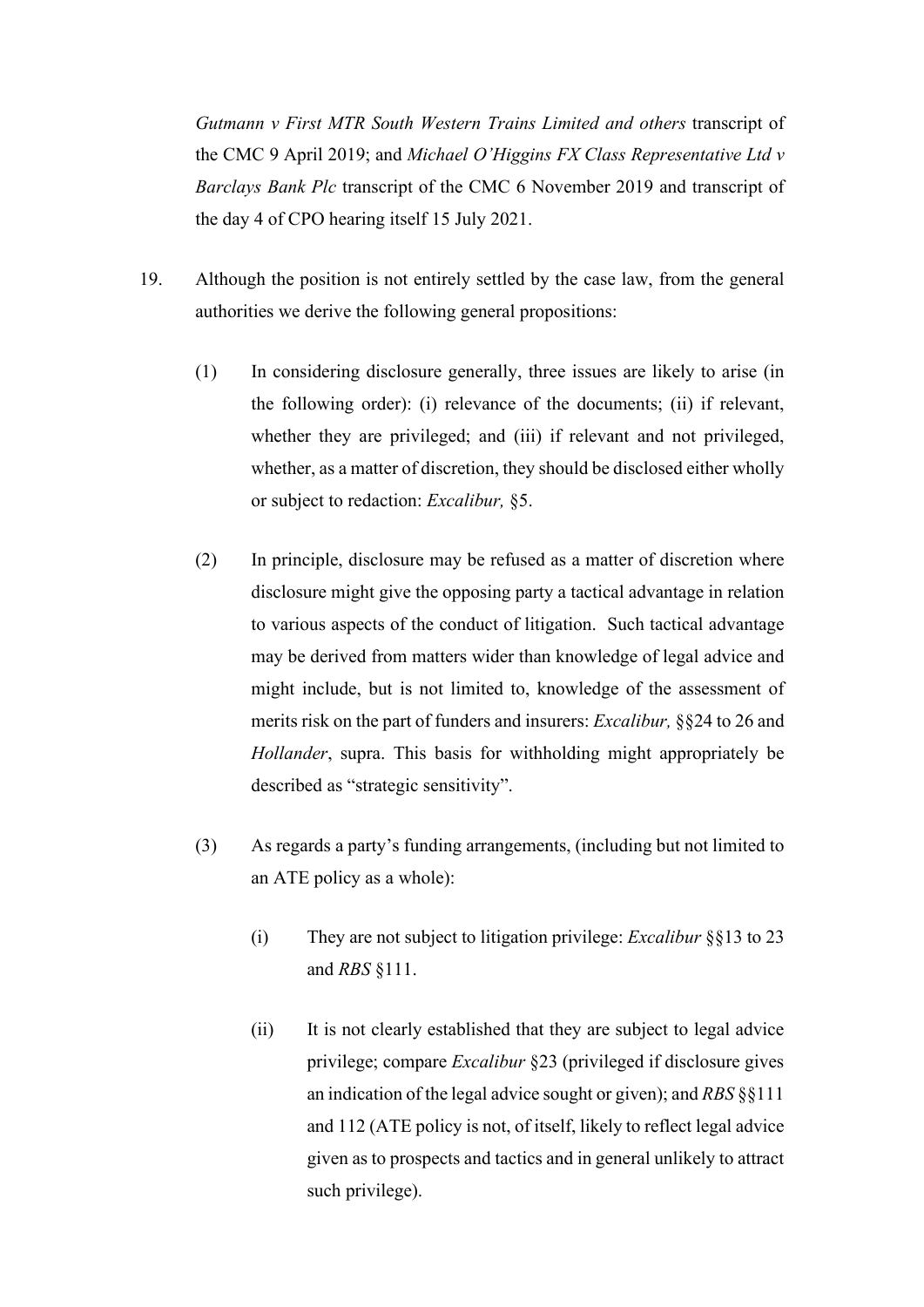- (iii) Even if not privileged, the exercise of discretion may fairly take account of any unfair tactical advantage to the opposing party: *Excalibur* §§24 to 26.
- (4) Turning specifically to *the premium* payable under an ATE policy:
	- (i) Whilst not subject to litigation privilege, it *may possibly* attract legal advice privilege and require redaction on the basis that it might allow the reader to work out what legal advice had been given the reader: *RBS* §112.
	- (ii) Even if not privileged, disclosure of the premium reflecting the insurer's assessment of the merits might give rise to an unfair tactical advantage and thus discretionary grounds to refuse disclosure: *Excalibur* §25(1).
- 20. Whilst the above analysis of the general position provides us with a useful framework, we recognise however that it cannot automatically be read across to the very specific context of collective proceedings where the Tribunal has a specific and express duty to examine the PCR's funding arrangements, and where, as a matter of course, substantial aspects of those arrangements and the ATE insurance are necessarily disclosed to the proposed defendant and the Tribunal.
- 21. As regards disclosure of the ATE premium specifically, at the CMC in *Gutmann* Roth J, whilst indicating that there was no reason for the policy as a whole to be confidential, considered that the premiums<sup>1</sup> were obviously confidential as they will "*betray an assessment of risk*";<sup>2</sup> and more generally suggested the provisions which "*disclose the risk assessment*" can properly be kept confidential<sup>3</sup>. In the CMC in *O'Higgins*, Marcus Smith J observed that premiums should be kept confidential because they "*show a certain insight into*

<sup>&</sup>lt;sup>1</sup> The plural form of "premium", alternative to "premia".<br><sup>2</sup> *Gutmann*, Transcript at page 5, lines 30 to 31.

<sup>&</sup>lt;sup>3</sup> *Gutmann*, Transcript at page 8, lines 6 to 7.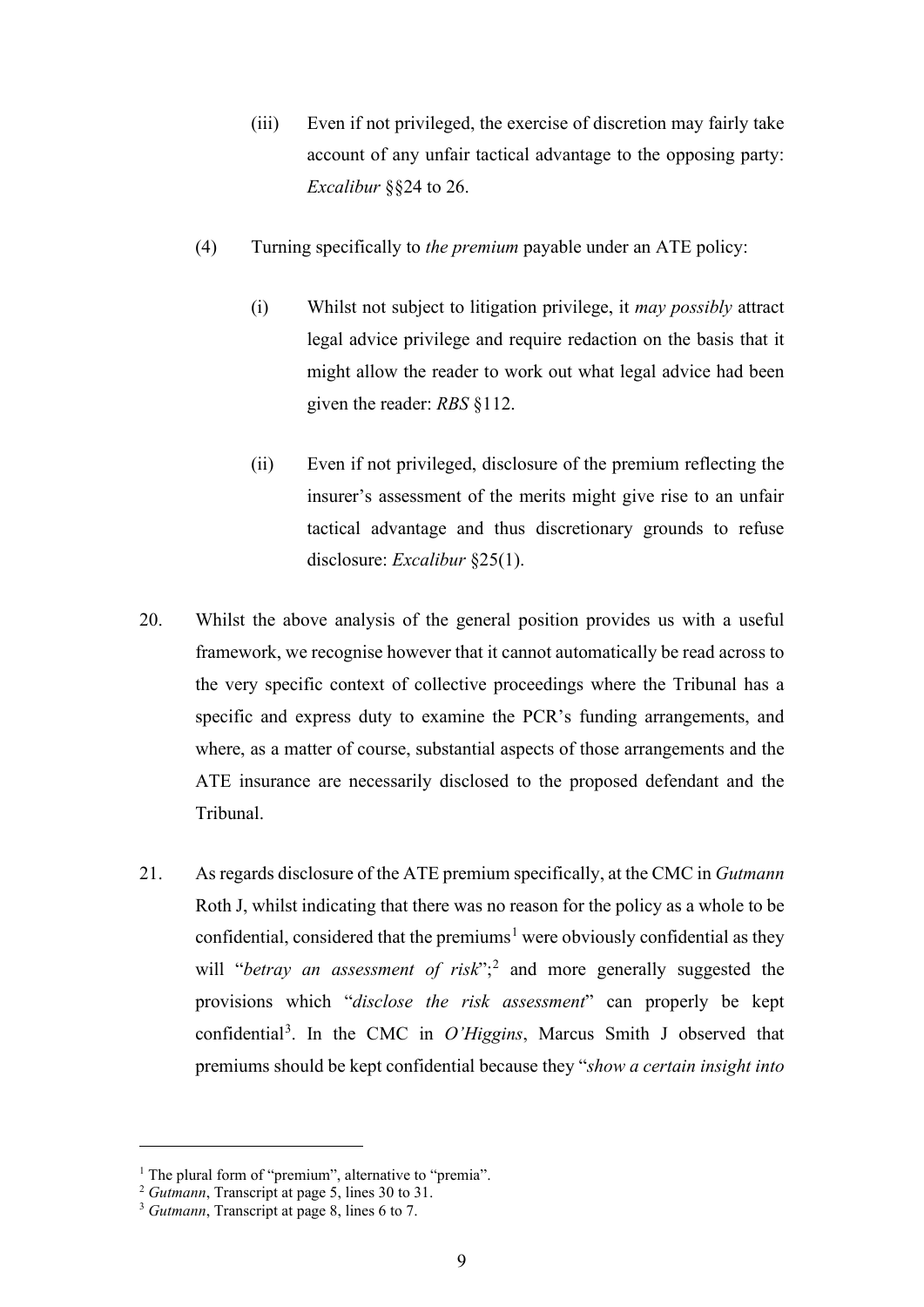*the risk that is being attributed to the success or failure of the litigation*"<sup>4</sup> . Whilst it does not appear that in either case argument was addressed to any question of privilege, in our judgment, these observations support the existence of the distinct discretionary ground of "strategic sensitivity", wider than privilege. Further in no CPO case to date has the Tribunal specifically ordered disclosure of the premium. It is the case that subsequently in the *O'Higgins* case, the premiums were disclosed. However, disclosure was volunteered in the context of a "carriage dispute" between competing PCRs.

## **C. THE ATE PREMIA**

#### **The Parties' submissions**

- 22. The PCR submits that the premia should remain redacted either because they were subject to privilege and/or because of their strategic sensitivity (as in *Gutmann*). They give rise to the risk of betraying an assessment of merits. Moreover, disclosure of the premia will enable Apple to identify the deferred element in the CFAs. In any event, Apple has not made out its case that the premia are relevant to the CPO proceedings; the only question for the Tribunal is whether the amount of £15.3m for Total Through to Trial is a sufficient estimate to meet the PCR's costs to trial; the amount paid by the Funder is not relevant, as the balance is at the risk of the PCR's legal team.
- 23. Apple submits that the premia are relevant, not privileged and, as a matter of discretion, on balance, should be disclosed at least into the confidentiality ring. Without knowing the deposit premia, it will not be possible for the Tribunal to know from the Litigation Budget how much is available to the PCR from the Funder. Disclosure of the premia will not in fact disclose advice on merits. Premia are likely to be set by reference to an array of different factors. Apple placed particular emphasis on the position where the PCR loses at trial. At the close of hearing, Mr Kennelly additionally argued that the Tribunal should be concerned with the relative size of the deferred element of the lawyers' fees, and particularly if it is disproportionately high compared with the non-deferred

<sup>4</sup> *O'Higgins*, Transcript of the CMC of 6 November 2019 at page 19, lines 14 to 17.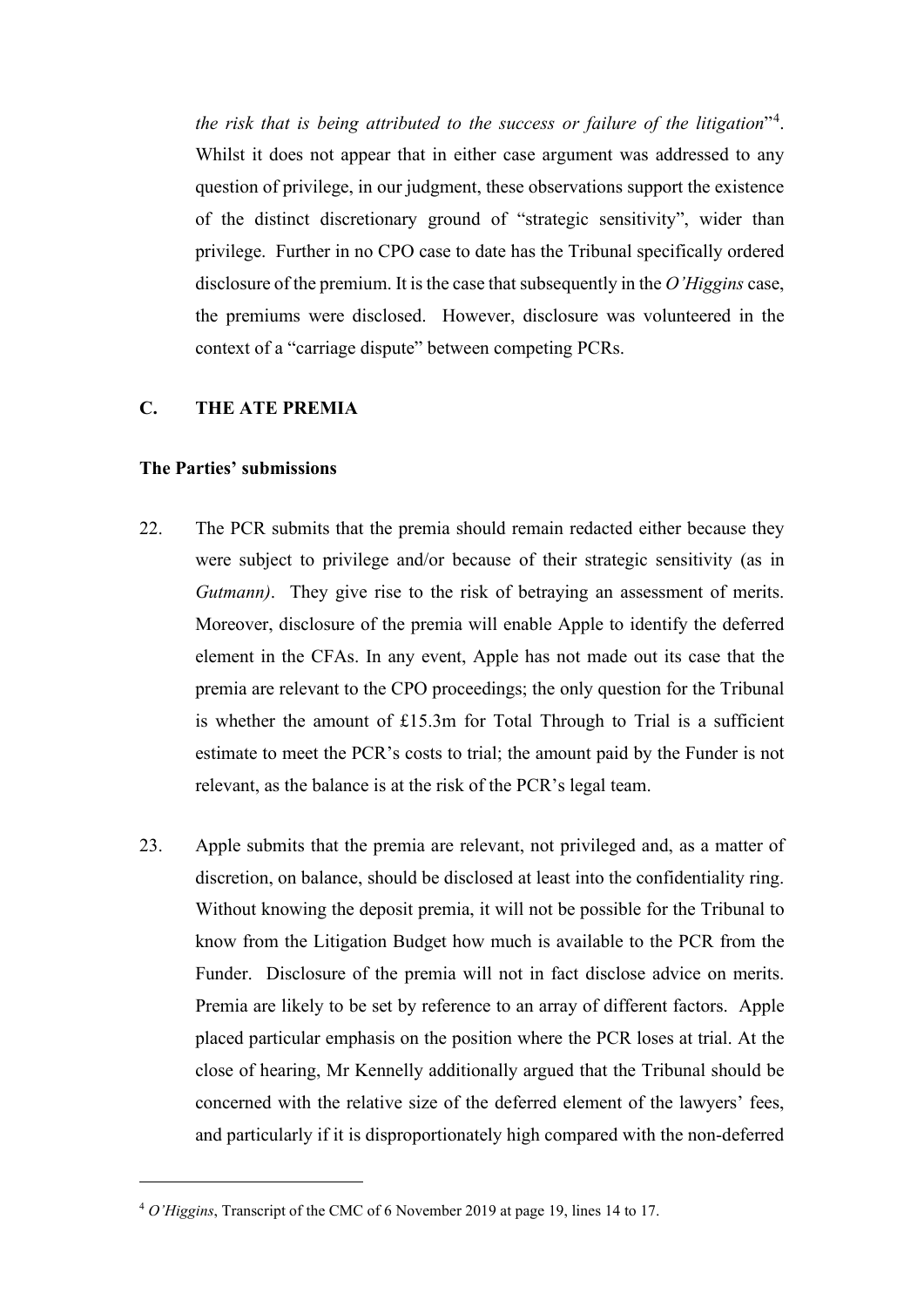element, and that that, in turn, can only be determined from the Litigation Budget if the amount of the premia is disclosed.

### **Discussion**

- 24. Taking the issue of *relevance* first, we do not accept the essential premise of Apple's case as to why ATE premia are or might be relevant to any question which the Tribunal will have to decide at the CPO hearing.
	- (1) First, if the PCR succeeds at trial, then on the basis of the figures in the Litigation Budget, it is not necessary to know the amount of the premia in order to assess whether the PCR will have adequate funds to meet her costs to trial. The difference between the Total Through to Trial (£15.3m) and the Total Funded Amount (c£11.3m) is covered by the lawyers' deferred element *and* that deferred element includes an amount equivalent to the deposit premia. The deferred element is not just the £4m difference between £15.3m and £11.3m. (i.e. assume that the deposit premia amount to £x, then the deferred element is  $£4m + £x.$ ).
	- (2) Secondly, if, on the other hand, the PCR goes to trial and loses, the amount available to pay her lawyers is the Total Funded Amount minus the deposit premia (i.e.  $\angle$  *£11.3m - £x*). But in that event, the lawyers' fees are Total Through to Trial minus the deferred element (i.e. £15.3m –  $(f 4m + fx) = f 11.3m - fx$ . Thus, the amount available to pay lawyers' fees is the same as the lawyers' fees themselves.
- 25. As regards the risk of the PCR running out of funds and the effect on the ability of Apple to recover its costs, those costs are covered in any event (up to a certain limit) by the ATE Policy itself. To the extent that Apple's costs exceed that cover and are unrecoverable, that is the position in any event where the PCR's claim fails (whether at the end of trial or because she is not adequately funded).
- 26. Accordingly, we are not satisfied that knowledge of the premia is relevant to any issue which the Tribunal will consider at the CPO hearing.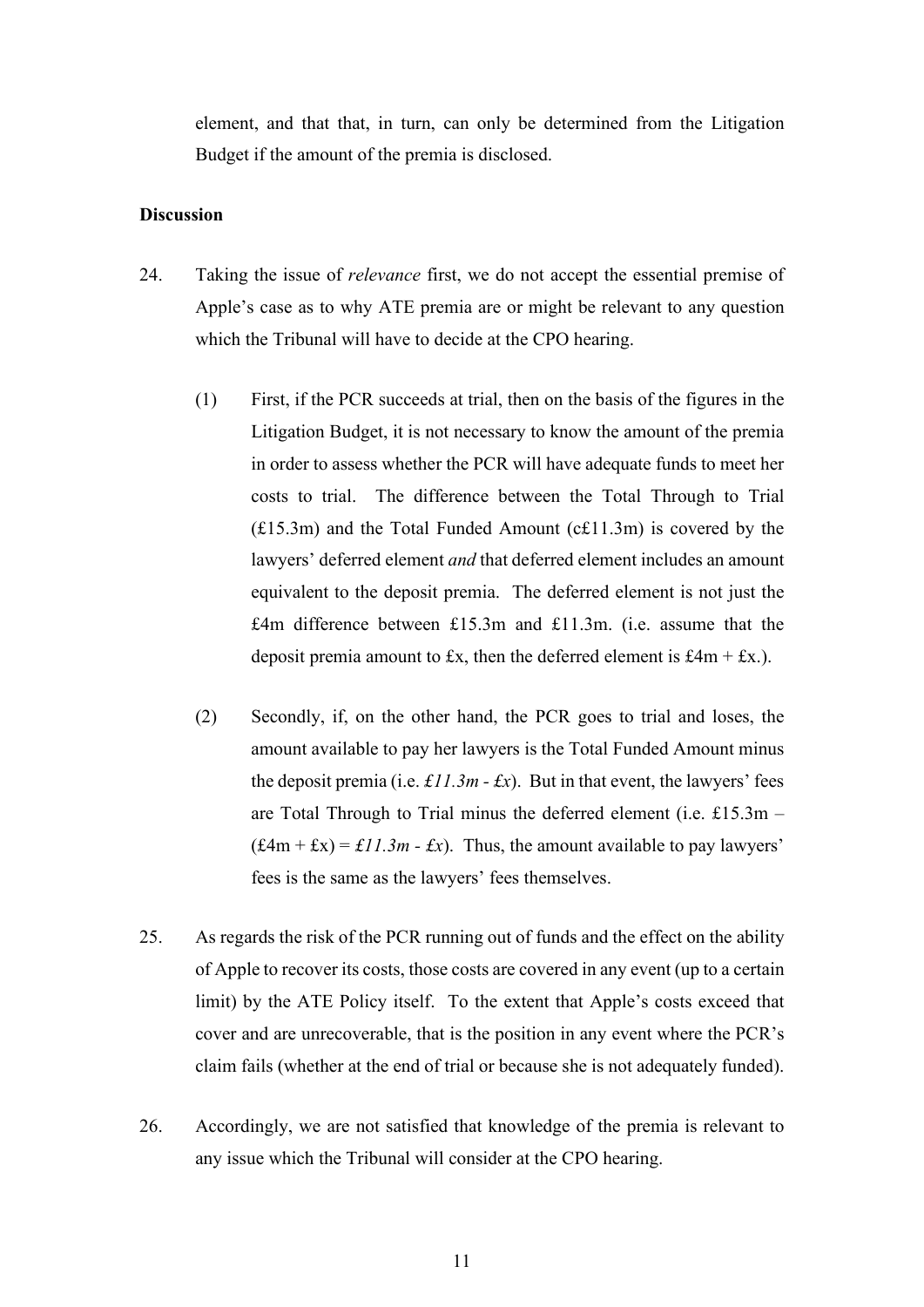- 27. Secondly, as regards *privilege*, whilst in certain circumstances disclosure of premia might allow the reader to work out what legal advice has been given to the PCR (or even to the insurers), on the evidence before us, we are not satisfied that this is the case here. Whilst it might disclose assessment of risk by insurers, that assessment is likely to be multi-factorial and not based wholly on advice on the merits.
- 28. Thirdly, however, we do consider that there is a risk that disclosure of the premia might disclose the assessment of risk and in that way confer tactical advantage on Apple. Assessment of risk and even of merits is not necessarily the same thing as legal advice on the merits. Even if it does not clearly disclose legal advice on merits, it might give an insight into the perceptions of the insurers. We consider that it is possible to gain insight into the thinking about the strength of an opponent's case without necessarily being privy to the legal advice it has received. It was on this basis that in *Gutmann* Roth J accepted that ATE insurance premiums should not be disclosed.
- 29. Further, in the present case the effect of disclosure of premia would be to disclose the essence of the CFAs with PCR's solicitors and counsel and the deferred element of their fees. That might give insight into the perception of the lawyers, and thus further tactical advantage to Apple. Yet Apple has withdrawn its application for direct disclosure of *that* information, having heard Ms Kreisberger's argument resisting its provision, both on grounds of relevance and strategic sensitivity. Ms Kreisberger had argued that disclosure of CFAs (and indeed Appendix 1) would give an indication of the PCR's/lawyers assessment of risk and thus tactical advantage. and that, in any event, the deferred element of the lawyers' fees will not be paid out of the funded amount, but rather by an order for costs against Apple. She contended that disclosure of the deferred element was not relevant to the amount of funding required of the Funder for the litigation, which will be the issue at the CPO hearing. Apple did not take issue with these arguments.
- 30. Thus, even if it could be said that the premia might have some limited relevance, as a matter of discretion, we consider that the tactical disadvantage would outweigh such peripheral relevance, and disclosure is declined on that basis too.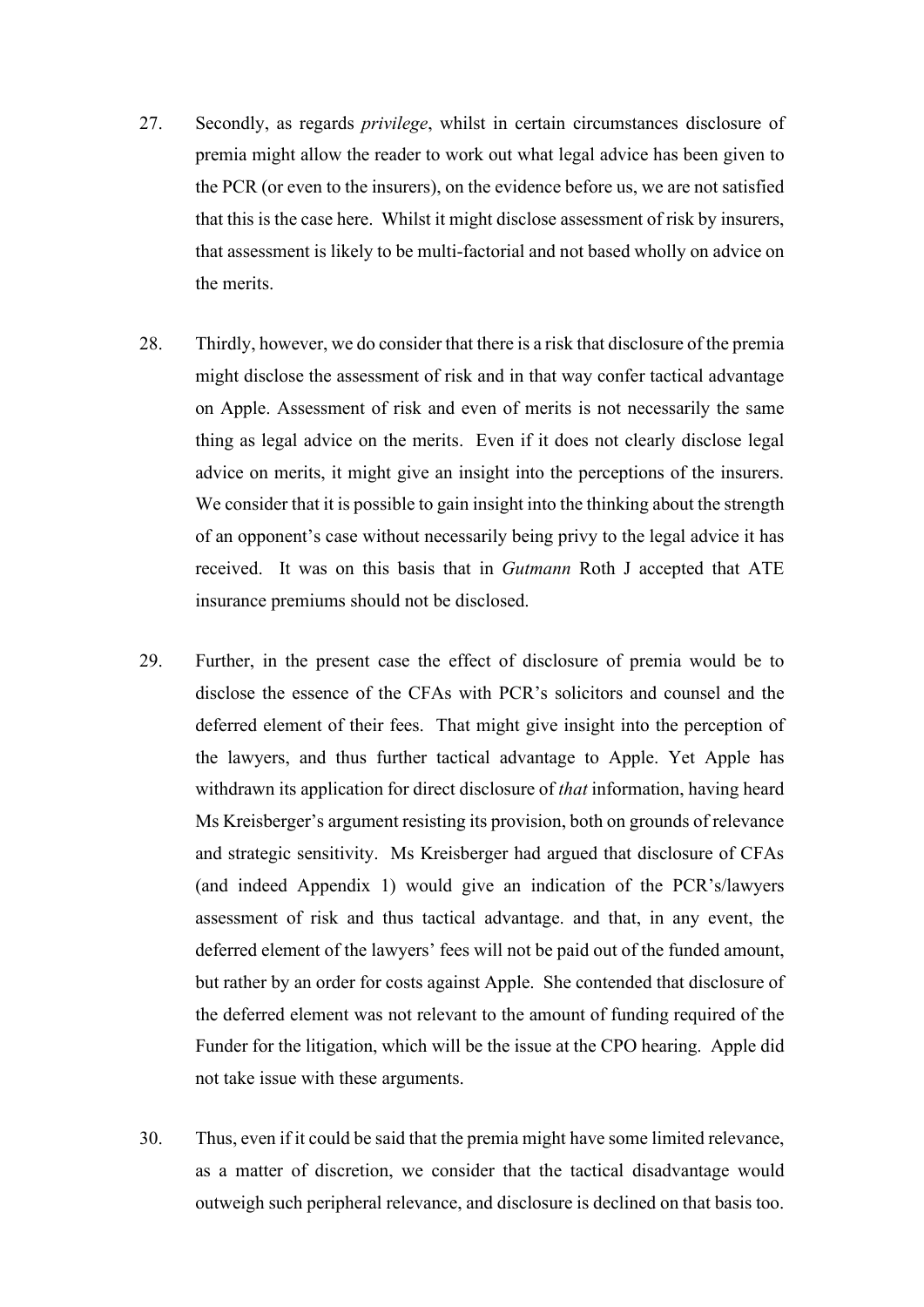- 31. As regards Apple's further late argument concerning the relative size of the deferred element, we are not satisfied that this warrants disclosure of the premia. First, without such disclosure, it is already known that the deferred element is at least £4m, and that is more than 25% of the Total Through to Trial. Secondly, whilst this might lead the Tribunal to be interested in the terms upon which CFAs operate and in particular any risk that the lawyers might withdraw, this is not the basis upon which Apple has put its case for disclosure of the premia and in any event Apple has withdrawn its request for disclosure of the CFAs.
- 32. In summary, we are satisfied that the amount of the ATE premia should remain redacted. Whilst on the evidence before us we are not satisfied that the premia are subject to legal advice privilege, we are not persuaded that the precise amount of the insurance premia will be relevant to any question that the Tribunal will be required to decide at the CPO hearing, where the PCR has already disclosed the amount of cover provided for under the ATE Policy. Further, and in any event, we exercise our discretion not to order their disclosure, on the basis that do so would confer an unfair tactical advantage on Apple.

### **D. THE SOLICITORS EXCESS PROVISION**

#### **The Parties' submissions**

- 33. The PCR submits that the redacted wording concerns the funding of costs above budgeted amounts and as such could give an indication of the assessment of litigation risk by the Funder and by the PCR's solicitors. It is therefore privileged (to the extent that it reveals an assessment of merits) and/or strategically sensitive. She also contended that the information is commercially sensitive as it could harm the solicitor's legitimate business interests vis-à-vis competing solicitors. She also submits that it is not relevant.
- 34. Apple submits that the excess is relevant to determining how much money is actually required to fund the litigation and the amount of the excess could reveal the solicitors' appetite for risk; the lower that appetite, the more exposure is placed on the Funder. The level of the excess goes to the amount that the Funder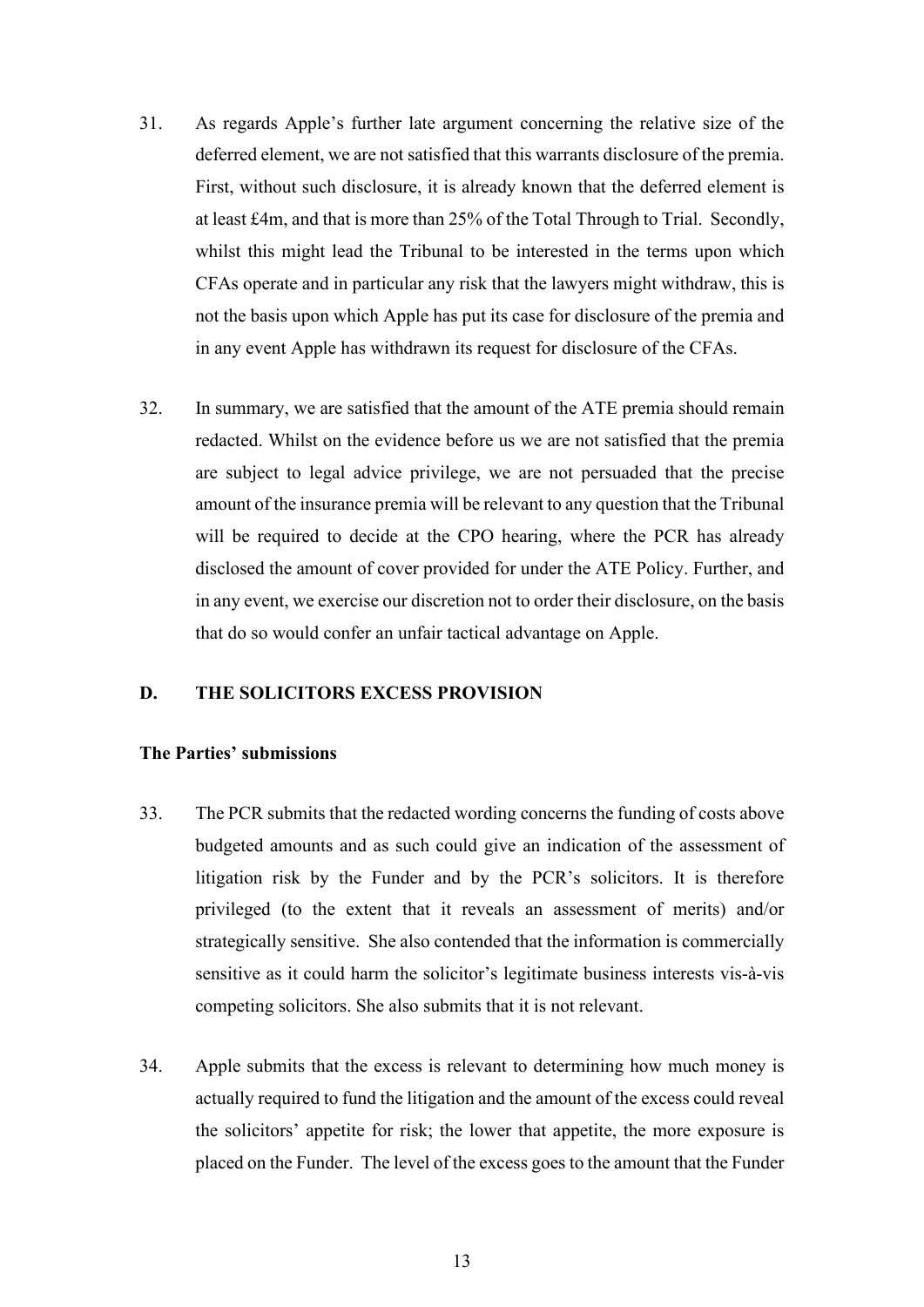is expected to provide and the manner in which it is needed in the course of the proceedings.

### **Discussion**

- 35. The effect of the Solicitors Excess Provision is that there is a "slice" of cost above the budgeted amounts which the Funder never pays, and which are at the solicitors' risk. Those costs are not recoverable from anyone save if the claim is ultimately successful, in which event they are recovered out of damages. Costs *above* the excess limit are additional costs which the Funder does pay for. The level of the excess (i.e. size of the slice) may indicate the solicitors' assessment of the prospects of success. If the level of the excess is small, that might indicate that the solicitors are not prepared to take the risk of those costs and thus their view of merits. If the level of the excess is large, that might indicate that they view the prospects of success as strong.
- 36. First, we do not consider that Apple has sufficiently articulated its case that disclosure of the Solicitors Excess Provision is *relevant* to the issues at the CPO hearing. (Indeed, in argument Mr Kennelly accepted that his case here was less clear and the Provision required further explanation). In the light of the explanation which was then given (as set out in paragraphs 12 and 35 above), we agree with the PCR's submission that this excess is an amount above the budgeted sums and at the solicitors' risk, and it is not an amount which is relevant to the issue of whether the PCR has the ability to fund her own costs.
- 37. Secondly, we consider (without deciding) that, in principle, disclosure of the level of the excess might disclose legal advice on merits and thus in principle might be privileged. In any event, it is likely to disclose the solicitors' assessment of risk and thus has strategic sensitivity. Furthermore, and significantly, as regards tactical advantage, knowledge on the part of Apple of the level of excess would give it the opportunity to engage in litigation tactics to drive up costs beyond the budgeted amounts for any stage of the litigation and thereby put pressure on the PCR's solicitors, knowing that they would bear those costs. Whilst Mr Kennelly suggested that the Tribunal would control any such "gaming" tactics, we are less sure that the Tribunal would necessarily be